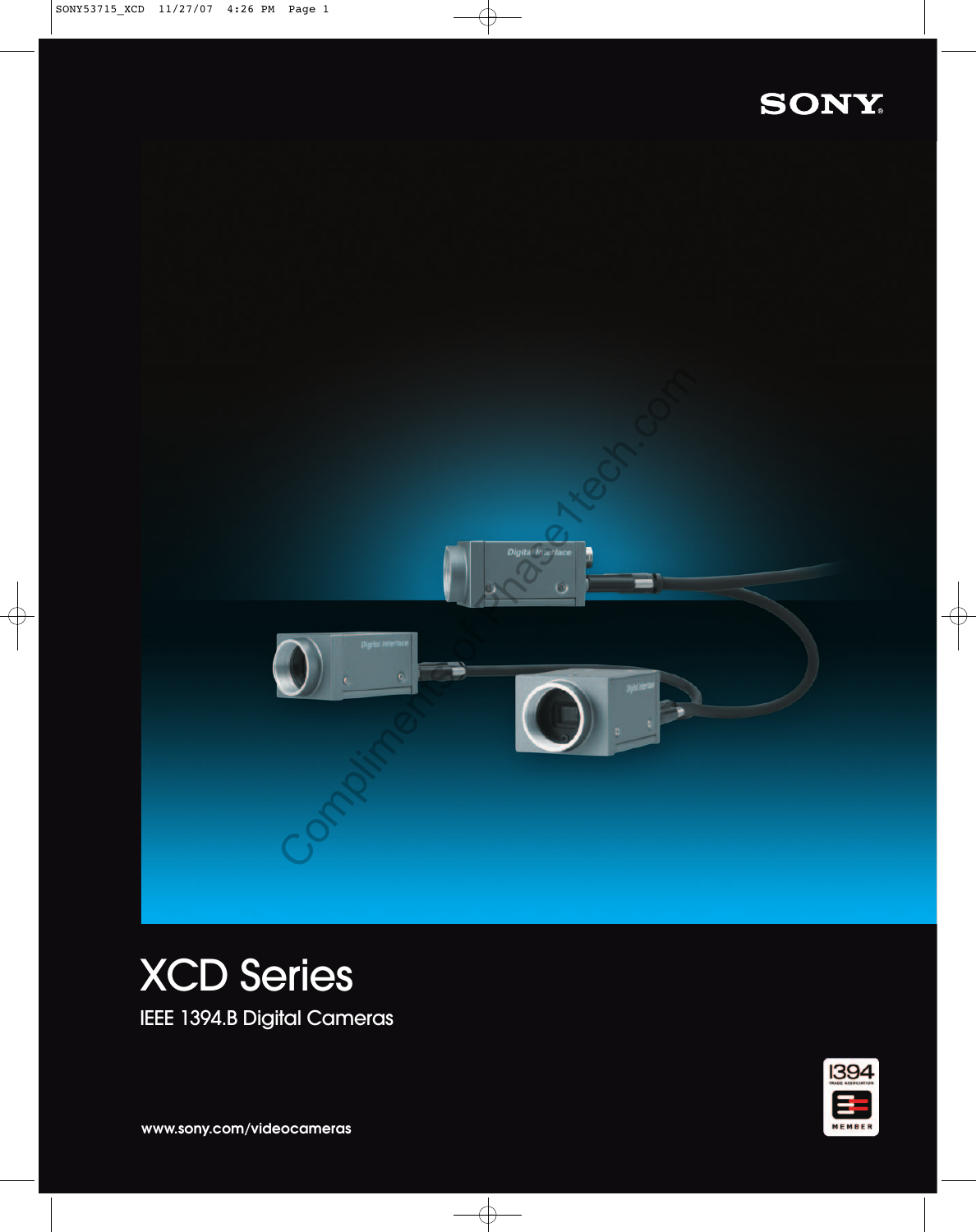Sony's New XCD Series – With the IEEE 1394b Interface and a Number of Resolutions and Frame Rates to Choose From – Selecting the Right Camera for Your Machine Vision Application Has Never Been Easier

Sony, a renowned leader in digital camera technology, is introducing six new models to its XCD Series: the XCD-U100/U100CR, the XCD-SX90/SX90CR, and the XCD-V60/V60CR. Featuring outstanding picture quality, high-speed image capturing, and the digital 1394b interface, this new XCD Series is perfect for high-quality industrial and manufacturing solutions.

The XCD-U100/U100CR incorporates a 1/1.8-type IT CCD that captures extremely, high-quality, detailed images with an ultra-high resolution of 1600 x 1200 (UXGA). The XCD-SX90/SX90CR employs a Sony unique CCD that achieves a frame rate of up to 30 fps at 1280 x 960 (SXGA) resolution. The XCD-V60/V60CR achieves up to 90 fps at VGA resolution, which is commonly used in many machine-vision applications. With this wide range of new solutions – each with feature-rich benefits – it's never been easier to select the right camera for your specific machine vision applications.

The new XCD Series of cameras adopts the IEEE 1394b interface that supports the IIDC protocol. By utilizing this interface, users can transfer images to a host PC at speeds of up to 800 Mb/s. Moreover, because multiple cameras can be connected in a daisy-chain configuration, users can enjoy the benefits of simplified operation in a multi-camera system. When these XCD cameras are daisy-chained, Bus Synchronization and Broadcast Delivery are available. With Bus Synchronization, users can capture images from different angles simultaneously simply by sending a single trigger from the host PC. Broadcast Delivery allows users to capture images from multiple cameras using a software trigger instead of a hardware trigger, which helps to minimize the occurrence of false triggers. This function also enables users to change the settings of multiple cameras simultaneously. The metric of the complete the metric of the same of the set of the same of the same of the same of the same of the same of the same of the same of the same of the same of the same of the same of the same of the same of th

Their compact design and rugged body enables the XCD Series to be integrated into a wide variety of industrial environments. In addition, the XCD series incorporates other features such as partial scanning, binning, and a hardware LUT (Look Up Table). The new XCD Series of cameras is ideal for industrial machinevision applications such as object recognition, inspection, measurement, alignment, and for microscopy applications in scientific research.

### Features

#### Excellent Picture Quality/ High Frame Rates

The XCD-U100/XCD-U100CR features a UXGA CCD that provides the highest resolution out of all the new XCD cameras. This particular camera is ideal for applications that require the capture of ultra-high image detail. The XCD-SX90/XCD-SX90CR employs an exclusive Sony CCD and achieves up to 30 fps with SXGA image quality. For applications that require high-speed image capture at up to 90 fps, the XCD-V60/XCD-V60CR is the answer.

| <b>XCD-U100</b>                             | $ XCD-U100CR $ | XCD-SX90                                  | XCD-SX90CR | XCD-V60   | XCD-V60CR |  |  |
|---------------------------------------------|----------------|-------------------------------------------|------------|-----------|-----------|--|--|
| B&W                                         | Color          | B&W                                       | Color      | B&W       | Color     |  |  |
| $1/1.8$ -type<br>progressive scan<br>IT CCD |                | $1/3$ -type<br>progressive scan<br>IT CCD |            |           |           |  |  |
| 1600 x 1200                                 |                |                                           | 1280 x 960 | 640 x 480 |           |  |  |
| (UXGA)                                      |                |                                           | (SXGA)     | (VGA)     |           |  |  |
| 15 fps                                      |                |                                           | 30 fps     | 90 fps    |           |  |  |
|                                             |                |                                           |            |           |           |  |  |

## IEEE 1394b Digital Interface

The new XCD Series employs the IEEE 1394b interface which attains high data-transfer rates of up to 800 Mb/s. Since the XCD Series is backward compatible with IEEE 1394a, these cameras can be easily integrated with legacy 1394a systems.

## Daisy-chain Configuration

The new XCD cameras are equipped with two IEEE 1394b ports allowing multiple cameras to be daisy-chained and controlled from a single PC. A daisy-chain configuration with a large number of cameras\*1 is made possible by their EIAJ 12-pin connector, which allows external power to be supplied to the cameras.

\*1 Up to 62 cameras, with additional external power being supplied, can be daisy-chained.

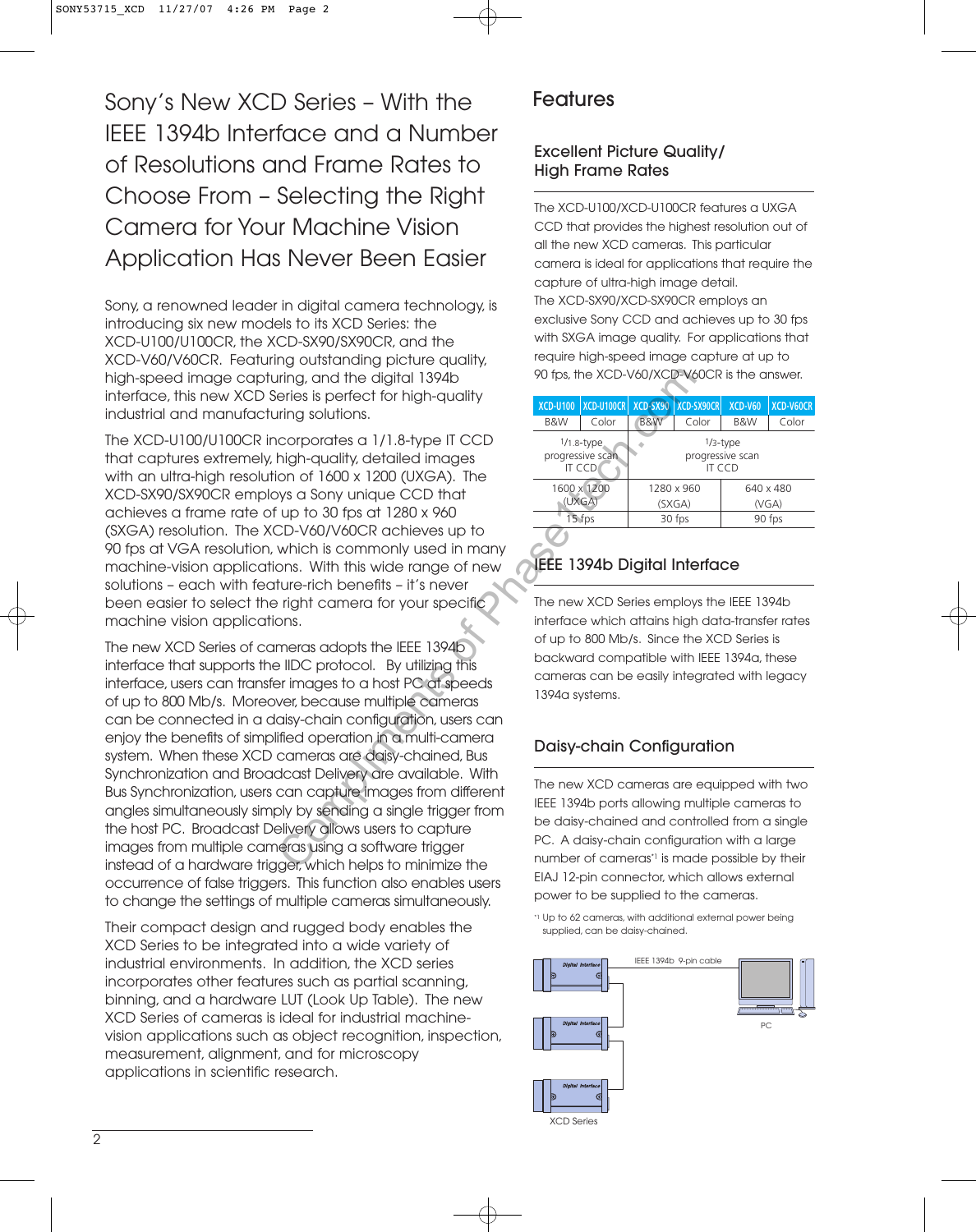#### Bus Synchronization

The new XCD Series also features a bus synchronization function enabling users to simultaneously capture images from different angles with multiple cameras by sending a single trigger to all cameras from the host PC. This feature is not only useful for viewing images from different angles, but can be used to recreate a 3D image for more detailed inspection.



Bus Synchronization (Reproduction of 3D Images)

#### Broadcast Delivery

The broadcast delivery function of the XCD Series can be used to send a software trigger to multiple cameras in a daisy chain. This not only facilitates connections, but eliminates the need for using a hardware trigger which can produce false triggers due to noise. In addition, the broadcast delivery function can be used to simultaneously change camera settings such as shutter speed, exposure, white balance, gain, and more. Were the XCD Series can re frame rate to minimize process of the XCD Series can re frame rate to minimize process than the vertical and Hotizontal E<br>
Yery function of the XCD Series can be increased from errors or the star

#### Bulk Trigger Mode

The new XCD Series has a bulk trigger mode to allow the capture of up to 16 images in rapid succession using either a software or hardware trigger. This can be used to capture multiple images of an item at different shutter speeds. By doing so, specific areas of that item can be clearly seen without changing the lighting. Also this allows a composite image with a wide dynamic range to be reproduced.





Slow Shutter Speed High Shutter Speed



Composite Image with Wide Dynamic Range

(simulated images)

#### Image Buffer

The new XCD Series is equipped with an image buffer, which serves as temporary storage for captured images for later transmission or retransmission. This function allows users to maximize bandwidth in multiple-camera operations or reconfirm specific images as required.

#### Vertical and Horizontal Partial Scanning

By selecting a particular area of an image to be scanned, users of the XCD Series can reduce data size and increase frame rate to minimize processing time.

#### Vertical and Horizontal Binning<sup>\*2</sup>

The Vertical binning feature of the XCD series combines image data for every two lines vertically resulting in increased frame rates and reduced processing time. Horizontal binning combines image data for every two pixels horizontally to achieve greater sensitivity, faster capture speeds, and quicker processing.

#### New Sony 1394.b Driver and SDK

A new low level 1394.b driver for these cameras achieves reliable and efficient image transfer without relying on Microsoft's standard Windows® driver. In addition, the new cameras are backward compatible with the current fcam 1394a driver.

#### Other Features

#### Hardware LUT (Look Up Table)

Built-in Real-time 3x3 Image Pre-processing Filter\*2

Low Power Consumption XCD-U100/XCD-U100CR (3.0 W) XCD-SX90/XCD-SX90CR (2.8 W) XCD-V60/XCD-V60CR (2.8 W)

#### Compact and Lightweight

1 3/4 x 1 5/16 x 2 3/8 inches (44 x 33 x 57.5 mm), (W x H x D) 5 oz. (140 g)

#### High Shock and Vibration Resistance

Meets IIDC Ver. 1.31 Specifications

\*2 Available with the XCD-U100, XCD-SX90, and XCD-V60.